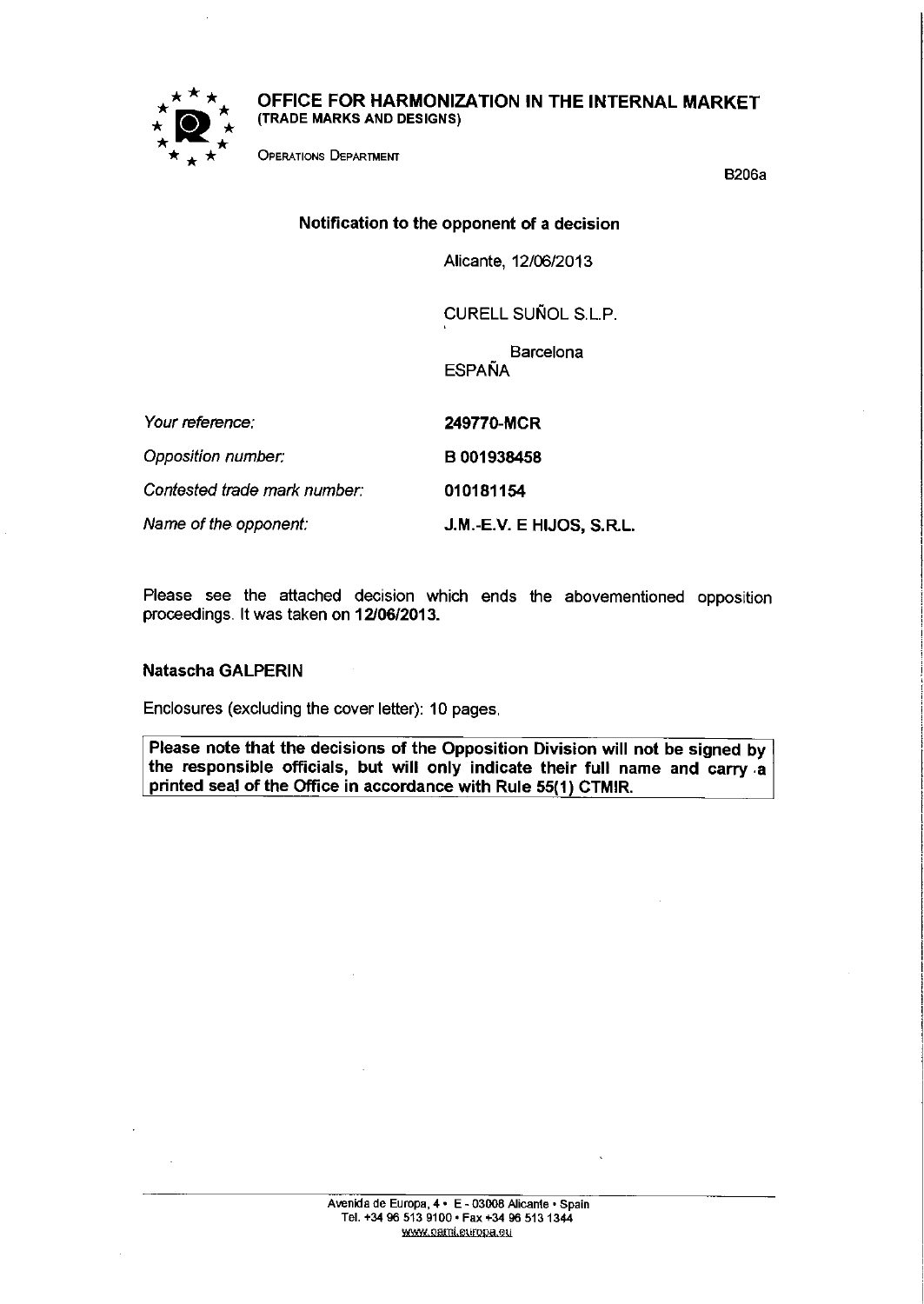OFFICE FOR HARMONIZATION IN THE INTERNAL MARKET



(TRADE MARKS AND DESIGNS)

Opposition Division

## OPPOSITION No B 1938 458

J.M.-E.V. E Hijos, S.R.L., (Provincia de Barcelona), Spain (opponent), represented by Curell Suñol S.L.P., Barcelona, Spain (professional representative)

against

Lionel Messi (applicant), represented by J.M. Toro, S.L., (professional representative).

Barcelona, Spain Madrid, Spain

On 12/06/2013, the Opposition Division takes the following

## DECISION:

1. Opposition No B 1938 458 is upheld for all the contested goods, namely

Class 9: Life-saving apparatus and instruments.

Class 25: Clothing, footwear, headgear.

Class 28: Gymnastic and sporting articles not included in other classes.

- 2. Community trade mark application No 10 181 154 is rejected for all the contested goods. It may proceed for the remaining goods.
- 3. The applicant bears the costs, fixed at EUR 650.

## REASONS:

The opponent filed an opposition against some of the goods of Community trade mark application No 10 181 154, namely against some of the goods in Classes 9 and 28 and all the goods in Class 25. The opposition is based on Community trade mark<br>registrations No 3 436 607 and No 414 086. The opponent invoked registrations No 3 436 607 and Article 8(1)(b) CTMR.

## PRELIMINARY REMARK

The applicant has argued that the earlier marks are not substantiated, because the holder of the earlier rights is not the same as the opponent. In this regard, the Opposition Division notes that at the time the notice of opposition was submitted, namely on 23/11/2011, the opponent and holder of earlier Community trade mark registrations No 3 436 607 and No 414 086 was Mr Jaime Masferrer Coma. The marks were subsequently, on 18/05/2012, transferred to J.M.-E.V. E Hijos, S.r.l., the current holder and, therefore, opponent.

Therefore, the earlier marks are considered substantiated, and the argument of the applicant has to be set aside.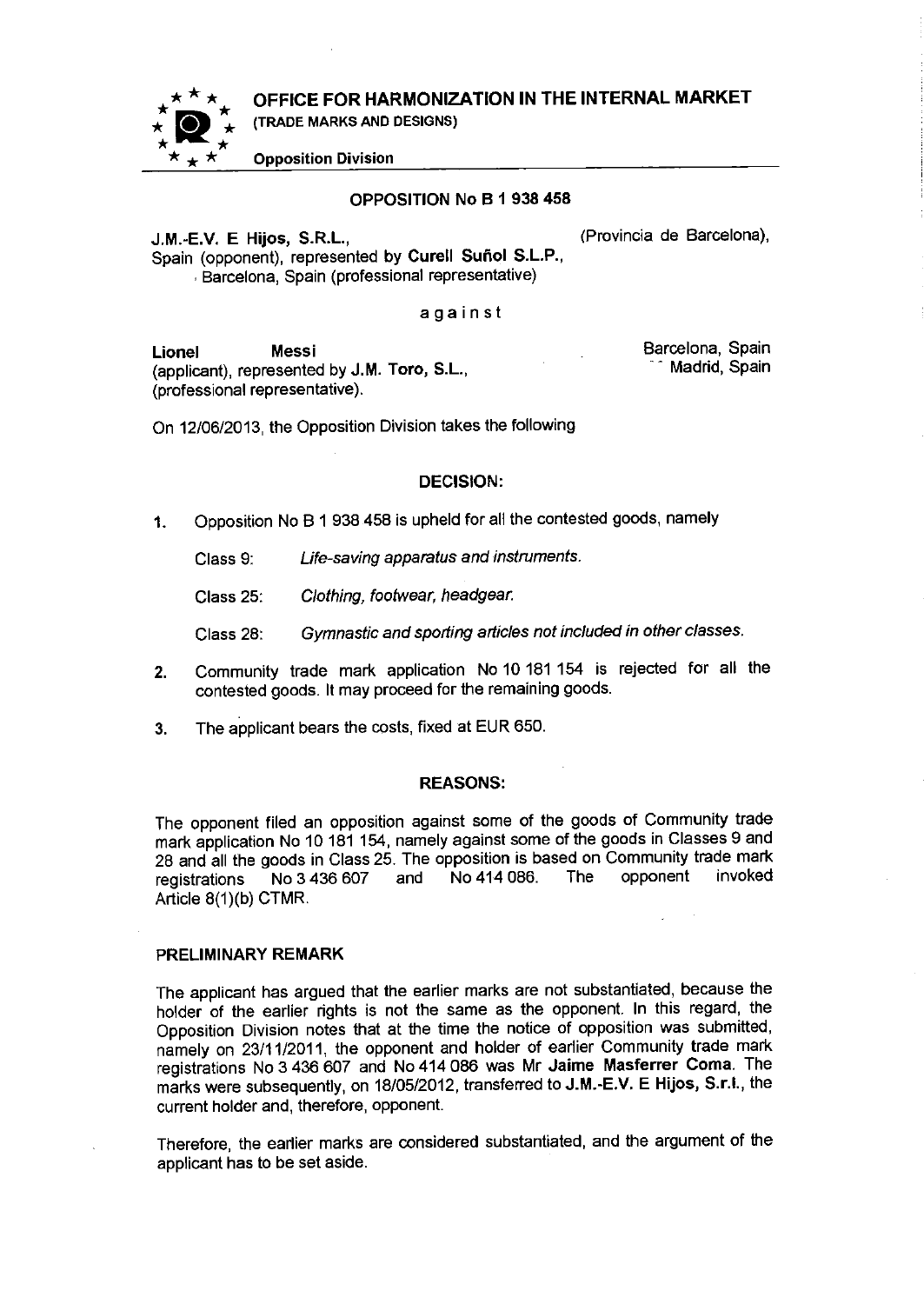# PROOF OF USE

According to Article 42(2) and (3) CTMR, if the applicant so requests, the opponent shall furnish proof that, during the period of five years preceding the date of publication of the contested trade mark, the earlier trade mark has been put to genuine use in the territories in which it is protected in connection with the goods or services in respect of which it is registered and which he cites as justification for his opposition, or that there are proper reasons for non-use.

According to the same provision, in the absence of such proof the opposition must be rejected.

The applicant requested that the opponent submit proof of use of Community trade mark No 414 086.

The request was filed in due time and it is admissible given that the earlier trade mark was registered more than five years prior to the publication of the contested application.

On 08/06/2012, the opponent was given two months, namely until 13/08/2012, to file the requested proof of use.

The contested application was published on 23/08/2011. The opponent was, therefore, required to prove that the trade mark on which the opposition is based was put to genuine use in the European Union during the period of 23/08/2006 to 22/08/201 'I inclusive. Furthermore, the evidence must show use of the trade mark for the goods on which the opposition is based, namely the following:

# Class 9: Helmets for cyclists; protective clothing against accidents; protection devices for personal use against accidents.

Class 28: Gloves, accident protective shoulder, elbow and knee guards.

According to Rule 22(3) CTMIR, the evidence of use shall consist of indications concerning the place, time, extent and nature of use of the opposing trade mark for the goods and services in respect of which it is registered and on which the opposition is based.

On 09/08/2012, the opponent submitted evidence as proof of use. The evidence consists of the following documents:

- Over 200 invoices dated from 2006 to 2011 and issued to addresses in France, Spain, the United Kingdom, Portugal, Belgium, Italy, Andorra and the Netherlands. They refer to the mark 'MASSI' and to <sup>a</sup> variety of goods, including helmets and gloves.
- Price lists for the years 2006 to 2010 (one for each year). The cover page is quintilingual (Spanish, French, English, German and Dutch); the list itself is in English and shows prices in GBP.
- <sup>ë</sup> Product catalogues for the years <sup>2005</sup> to <sup>2010</sup> (one for each year). The contents are listed in English, French, Spanish, Portuguese, Dutch and German and each country's flag (as well as the flag of Belgium) is depicted. The material shows cycling helmets, sunglasses and cycling gloves.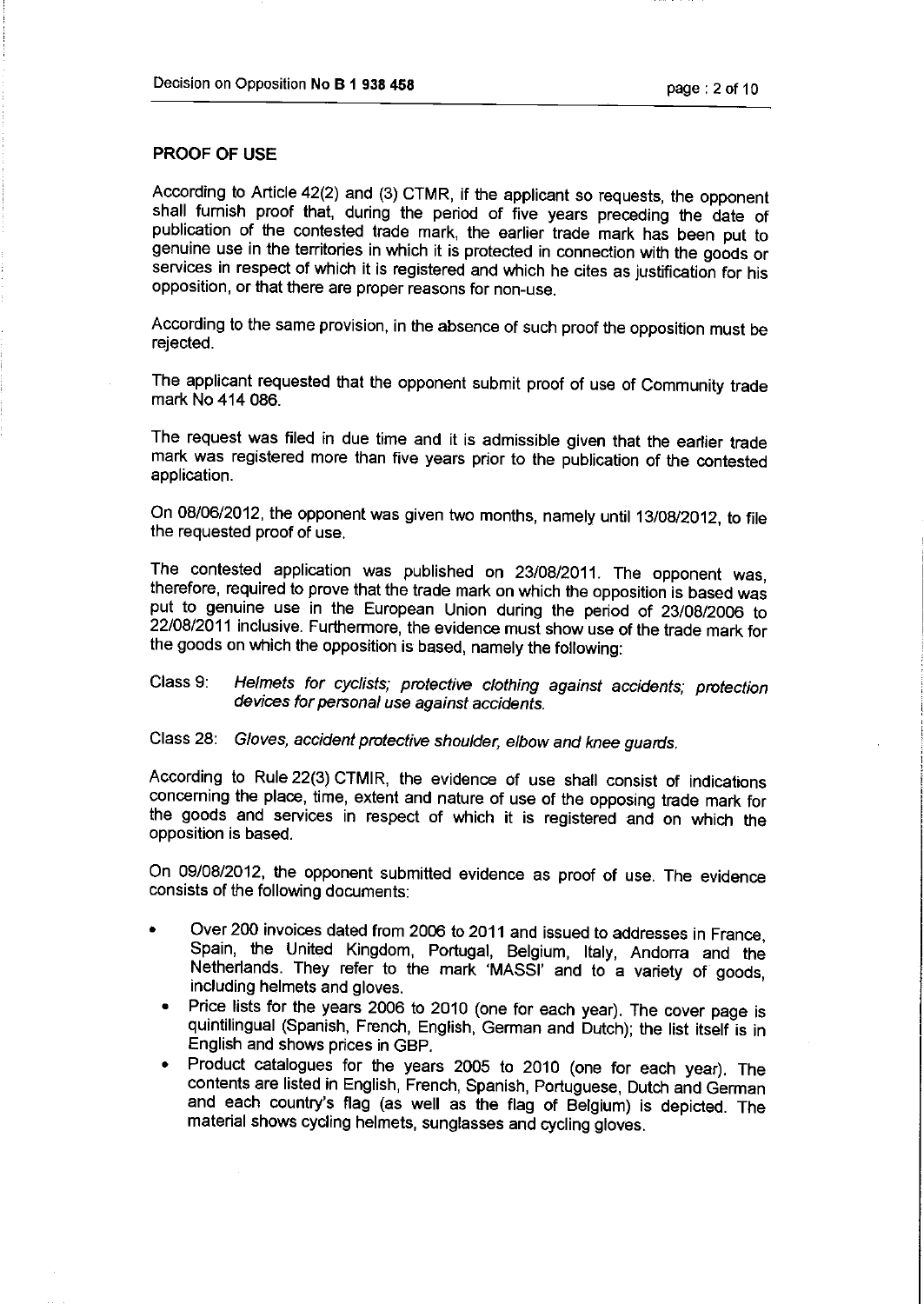# Use made not by opponent but by another company

The applicant contests the evidence of use filed by the opponent on the grounds that it does not originate from the opponent itself but from another company.

According to Article 15(2) CTMR, use of the Community trade mark with the consent of the proprietor shall be deemed to constitute use by the proprietor. Although this provision covers CTMs, it can be applied by analogy to earlier marks registered in Member States.

The fact that the opponent submitted evidence of use of his marks made by <sup>a</sup> third party implicitly shows that it consented to this use (see judgment of 08/07/2004, T-203/02, 'VITAFRUIT').

Consequently, since it can be presumed that the evidence filed by the opponent is an implicit indication that use has been made with its consent, the applicant's claim is unfounded.

To this extent, and in accordance with Article 15(2) CTMR, the Opposition Division considers that the use made by those other companies was made with the opponent's consent and thus is equivalent to use made by the opponent.

## Place of use

The evidence shows that the place of use is Spain, France, Portugal, Italy, the United Kingdom, the Netherlands, Germany and Belgium. This can be inferred from the languages of the documents, namely English, French, Spanish, Portuguese, Dutch and German, the currency mentioned (EUR and GBP) and some addresses, which are in France, Spain, the United Kingdom, Portugal, Belgium, Italy and the Netherlands. Consequently, the evidence of use filed by the opponent contains sufficient indications concerning the place of use.

#### Time of use

Apart from the product catalogue from 2005, all the evidence is dated within the relevant period. Therefore, the evidence of use filed by the opponent contains sufficient indications concerning the time of use.

#### Extent of use

The Court of Justice has held that 'use of the mark need not always be quantitatively significant for it to be deemed genuine, as that depends on the characteristics of the goods or service concerned on the corresponding market' (see judgment of 11/03/2003, C-40/01, 'Ansul').

As far as this indication is concerned the General Court has stated that 'account must be taken, in particular, of the commercial volume of the overall use, as well as of the length of the period during which the mark was used and the frequency of use' (see judgment of 08/07/2004, T-334/01,'HIPOVITON').

The assessment of genuine use 'entails <sup>a</sup> degree of interdependence between the factors taken into account. Thus, the fact that commercial volume achieved under the mark was not high may be offset by the fact that use of the mark was extensive or very regular, and vice versa' (judgment of 08/07/2004, T-203/02, 'Vitafruit').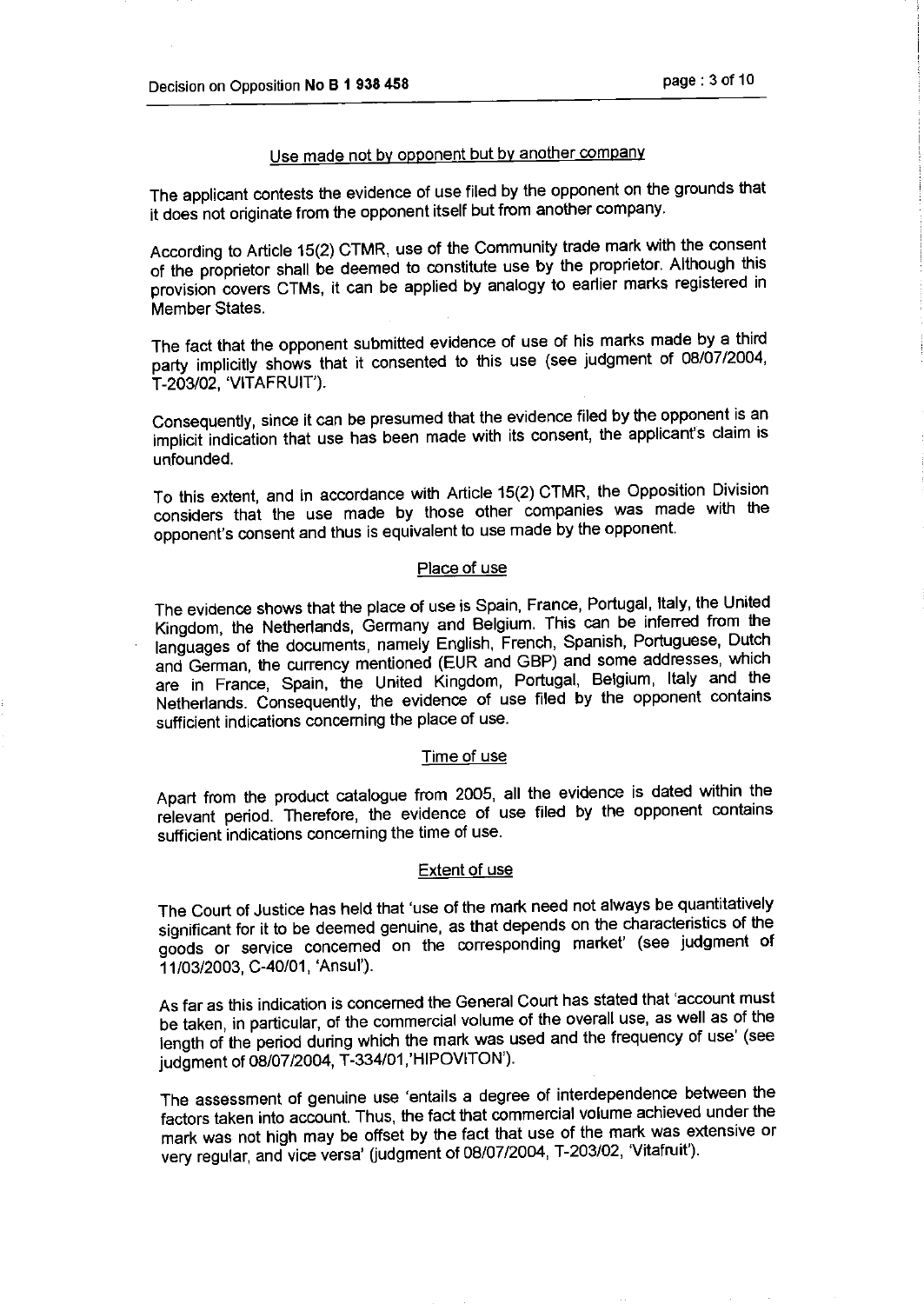The documents filed, namely the invoices, provide the Opposition Division with sufficient information concerning the commercial volume, the duration, and the frequency of use.

Therefore, the Opposition Division considers that the opponent has provided sufficient indications concerning the extent of the use of the earlier mark.

### Nature of use

In the context of Rule 22(3) CTMIR, the expression 'nature of use' includes evidence of the use of the sign as a trade mark in the course of trade, of the use of the mark as registered, or of a variation thereof according to Article 15(1), second subparagraph, point (a) CTMR, and of its use for the goods and services for which it is registered.

According to Article 15(1), second subparagraph, point (a) CTMR, the following shall also constitute use within the meaning of paragraph 1: use of the Community trade mark in a form differing in elements which do not alter the distinctive character of the mark in the form in which it was registered. When examining the use of an earlier registration for the purposes of Article 42(2) and (3) CTMR, Article 15 may be applied by analogy to assess whether or not the use of the sign constitutes genuine use of the earlier mark as far as its nature is concerned.

In the present case, the sign is used as the registered word mark and in a stylised form, which does, however, not alter the distinctive character of the mark, as the word 'MASSI' is still clearly legible.

In view of the above, the Opposition Division considers that the evidence does show use of the sign as registered within the meaning of Article 15(1), second subparagraph, point (a) CTMR.

The earlier mark is registered for helmets for cyclists; protective clothing against accidents; protection devices for personal use against accidents in Class 9 and gloves and accident protective shoulder, elbow and knee guards in C1ass28. However, the evidence filed by the opponent does not show genuine use of the trade mark for all the goods covered by the earlier trade mark.

According to Article 42(2) CTMR, if the earlier trade mark has been used in relation to part only of the goods or services for which it is registered it shall, for the purposes of the examination of the opposition, be deemed to be registered in respect only of that part of the goods or services.

In the present case the evidence shows genuine use of the trade mark for the following goods it covers:

## Class 9: Helmets for cyclists.

Gloves for cydists, which appear in many of the opponent's evidence, are classified in Class 25. Class 28 covers only those gloves which are essentially needed to carry out a sporting activity, such as baseball gloves or boxing gloves. The material submitted does not prove use of the earlier mark in relation to gloves classified in Class 28.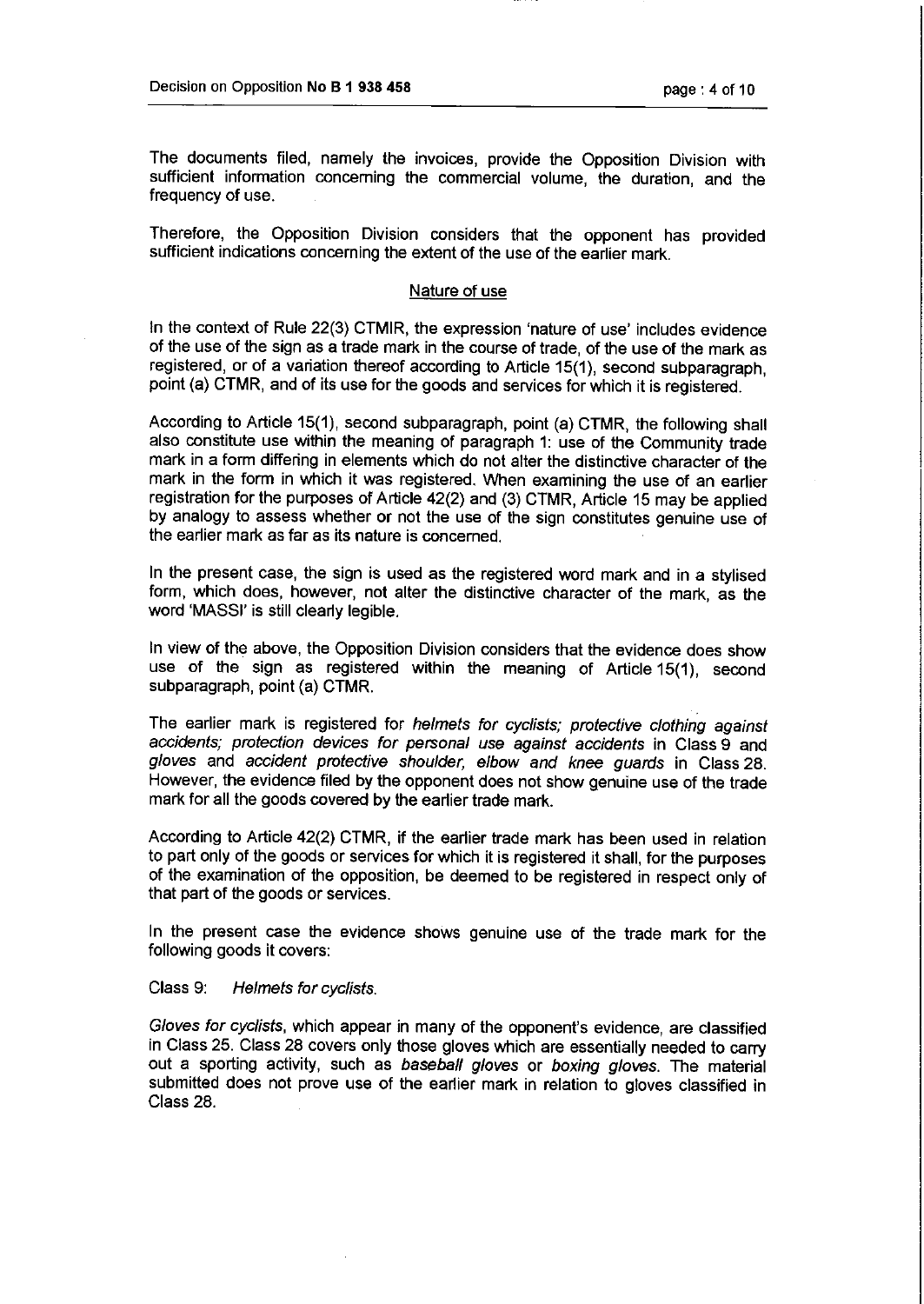Cycling shorts, being cyclist's clothes, are classified in Class 25 as well. They do not serve life-saving purposes and cannot, therefore, prove the use of the earlier mark in connection with protective clothing against accidents in Class 9.

Sunglasses, for which the earlier mark also appears to have been used, are optical apparatus and instruments in Class 9. These are not covered by the earlier mark.

The remaining goods, such as brake shoes, water bottles, grease, handlebars, ribbon, saddles, do not fall within the goods covered by the mark either.

The evidence submitted does not demonstrate the use of the earlier mark in relation to protective clothing against accidents; protection devices for personal use against accidents (other than helmets for cyclists) and accident protective shoulder, elbow and knee guards.

Therefore, the Opposition Division will only consider the abovementioned helmets for cydists in its further examination of the opposition insofar it is based on earlier Community trade mark No 414 086.

# LIKELIHOOD OF CONFuSION - ARTICLE 8(1)(b) CTMR

A likelihood of confusion exists if there is a risk that the public might believe that the goods or services in question, under the assumption that they bear the marks in question, come from the same undertaking or, as the case may be, from economically-linked undertakings. Whether a likelihood of confusion exists depends on the appreciation in a global assessment of several factors, which are interdependent. These factors include the similarity of the signs, the similarity of the goods and services, the distinctiveness of the earlier mark, the distinctive and dominant elements of the conflicting signs and the relevant public.

### a) The goods

The relevant factors relating to the comparison of the goods or services include, inter alia, the nature and purpose of the goods or services, the distribution channels, the sales outlets, the producers, the method of use and whether they are in competition with each other or complementary to each other.

The goods on which the opposition is based (taking into account both earlier Community trade mark registrations No 3 436 607 and No 414 086) are the following:

- Class 9: Helmets for cydists.
- Class 25: Clothing, footwear, headgear.

The contested goods are the following:

- Class 9: Life-saving apparatus and instruments.
- Class 25: Clothing, footwear, headgear.
- Class 28: Gymnastic and sporting articles not included in otherclasses.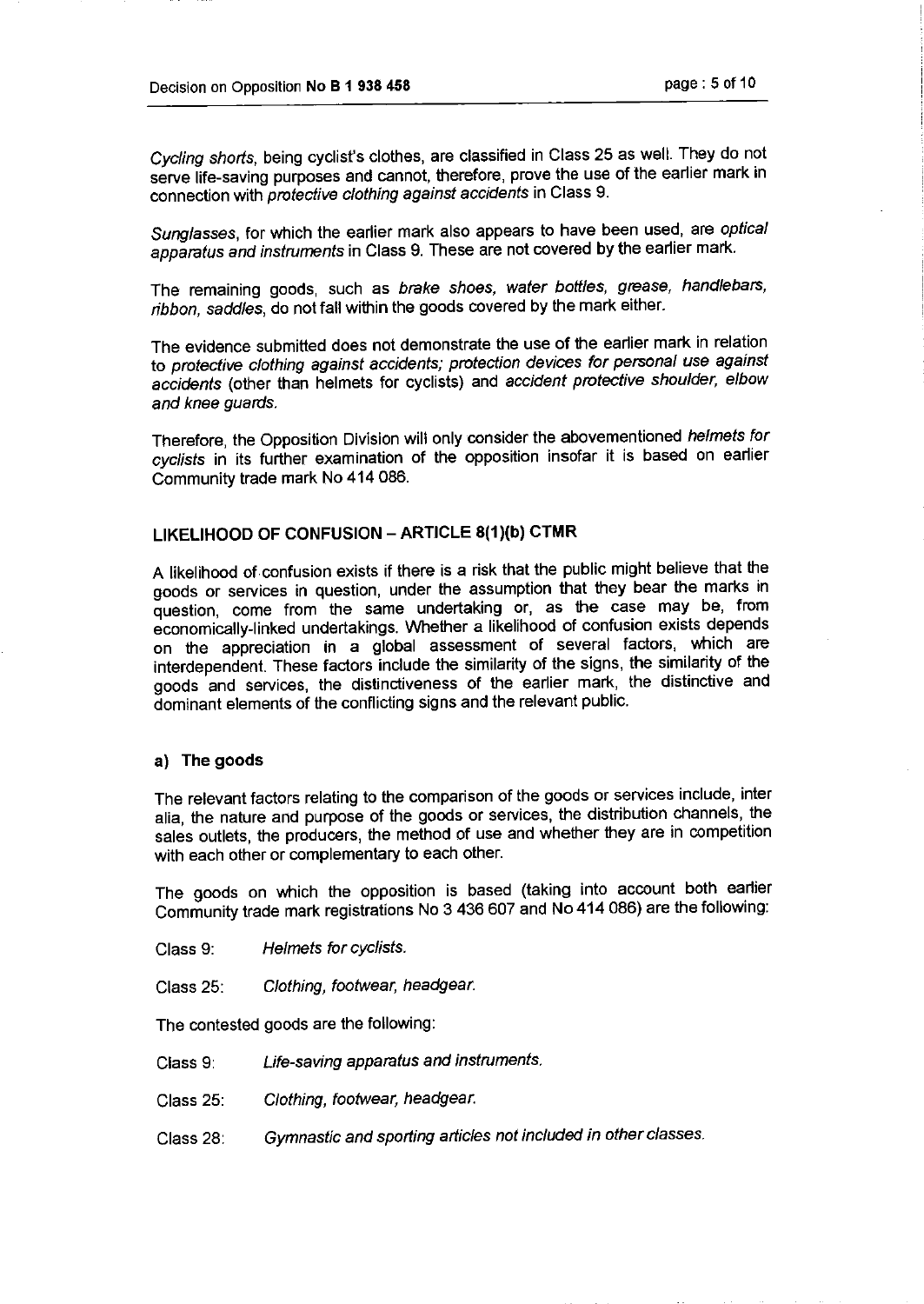The contested CTM application seeks protection for the entire class heading of Class 25 of the Nice Classification. It was filed on 08/08/2011. According to Communication No 2/12 of the President of the Office of 20/06/2012, as regards Community trade mark applications filed before 21/06/2012, the Office considers that the intention of the applicant was to cover all the goods or services included in the alphabetical list of the classes concerned in the edition of the Nice Classification in force at the time when the filing was made, in this case the 9th edition.

Consequently, in order to take account of the entire alphabetical list in Class 25 of the contested CTM application, the Opposition Division will compare the goods of the earlier marks with both (i) the general indications specified and (ii) any items in the alphabetical list that do not fall within the natural and usual meaning of these general indications.

In the case of Class 25, the Opposition Division has identified the following items in the alphabetical list covered by the contested CTM application that do not fall within the natural and usual meaning of these general indications:

Boot uppers; cuffs; fittings of metal for shoes and boots; footwear uppers; hat frames [skeletons]; heelpieces for boots and shoes; heelpieces for stockings; heels; inner soles; non-slipping devices for boots and shoes; ready-made linings [parts of clothing]; shirt yokes; soles for footwear, studs for football boots [shoes]; tips for footwear, welts for boots and shoes.

These can be grouped, for the purposes of comparison, into the following categories:

Parts and accessories for footwear, parts and accessories for clothing, hat frames [skeletons].

Therefore, as regards this class, both the general indications specified and the items listed above will be compared.

The earlier Community trade mark No 3 436 607 is registered for the entire class heading of Class 25 of the Nice Classification. It was filed on 31/10/2003. According to Communication No 2/12 of the President of the Office of 20/06/2012, as regards Community trade marks registered before 21/06/2û'12, the Office considers that the intention of the applicant was to cover all the goods or services included in the alphabetical list of the classes concerned in the edition of the Nice Classification in force at the time when the filing was made, in this case the 8th edition.

### Contested goods in Class 9

The contested life-saving apparatus and instruments include, as a broader category, the opponent's helmets for cydists. It is impossible for the Opposition Division to filter these goods from the abovementioned category. Since the Opposition Division cannot dissect ex officio the broad category of the applicant's goods, they are considered identical.

### Contested goods in Class 25

As regards the contested clothing, footwear, headgear, both the contested mark and earlier Community mark No 3 436 607 cover the entire class heading of Class 25 and the same items that do not fall within the natural and usual meaning of these general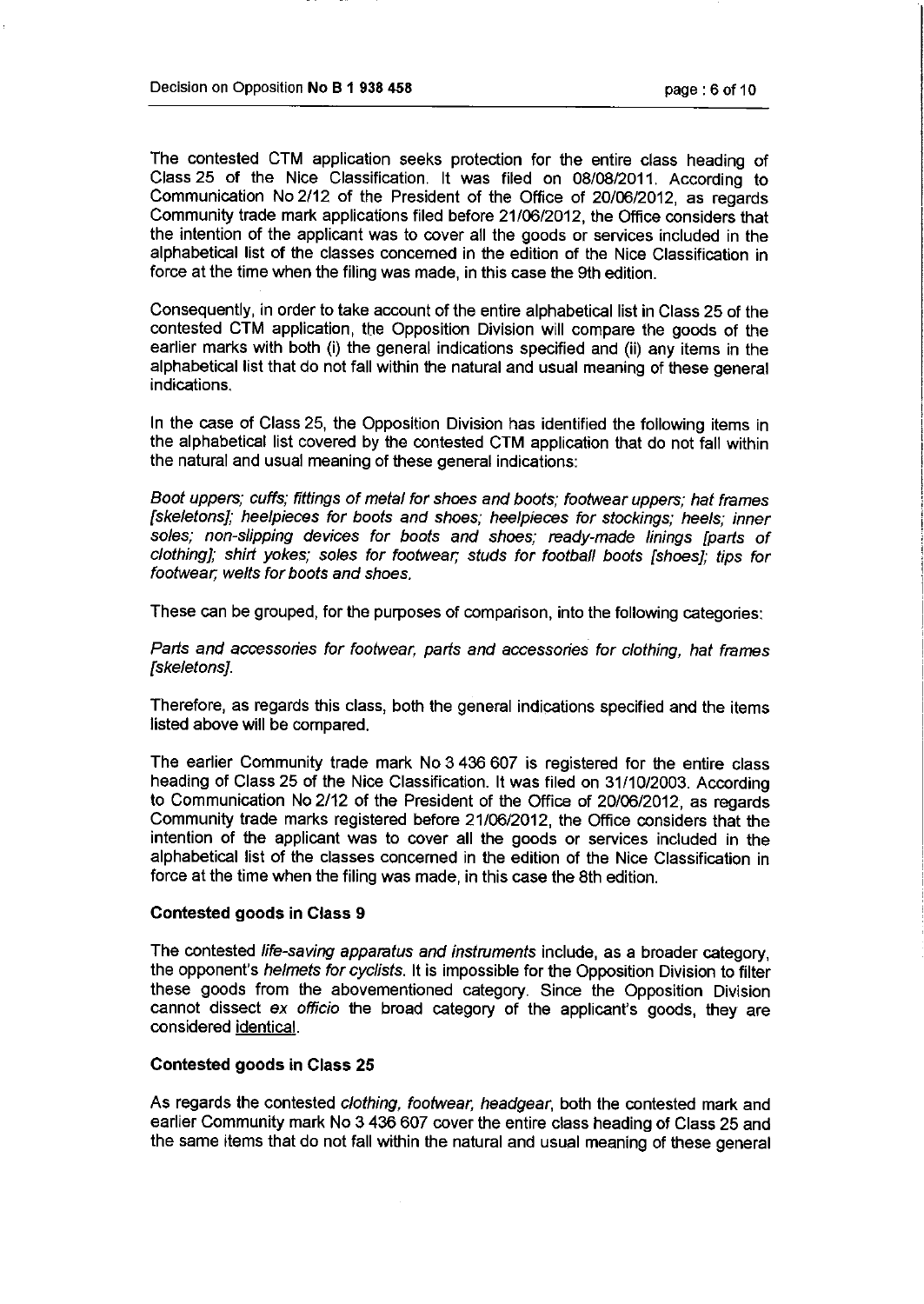indications, although in different editions of the Nice Classification. The goods are identical.

## Contested goods in Class 28

The contested gymnastic and sporting articles not included in other classes and the opponent's helmets for cydists have the same purpose and nature. Moreover, they can coincide in end users and distribution channels. Therefore, they are considered similar.

### b) The signs



The relevant territory is the European Union.

The earlier marks are the word marks 'MASSI'. The contested sign is a figurative mark composed of the verbal element 'MESSI' in black, highly stylised, upper case letters and, above that, a black and white, fanciful device in a V-shape.

Visually, the signs are similar to the extent that they coincide in the letters 'M\*SSI'. On the other hand, they differ in their second letters, 'A' in the earlier marks and 'E' in the contested sign. Moreover, they differ in the figurative elements of the contested sign.

Aurally, irrespective of the different pronunciation rules in different parts of the relevant territory, the pronunciation of the marks coincides in the sound of the letters 'M"SSI', present identically in both signs, and to that extent the marks are aurally similar. The pronunciation differs in the sound of the letters 'A' of the earlier marks and 'E' of the contested mark, which have no respective counterparts.

Conceptually, depending on the language spoken, the earlier marks 'MASSI' will be associated with the following:

- the plural of 'masa', meaning 'table', by the Bulgarian-speaking part of the public in the relevant territory;
- the plural of 'masso', meaning 'boulder' or 'rock', or a common nickname for 'Massimo' or 'Massimiliano', by the Italian-speaking part of the public;
- \* a slang expression for money or a colloquial expression for a small purse or wallet by the Finnish-speaking part of the public;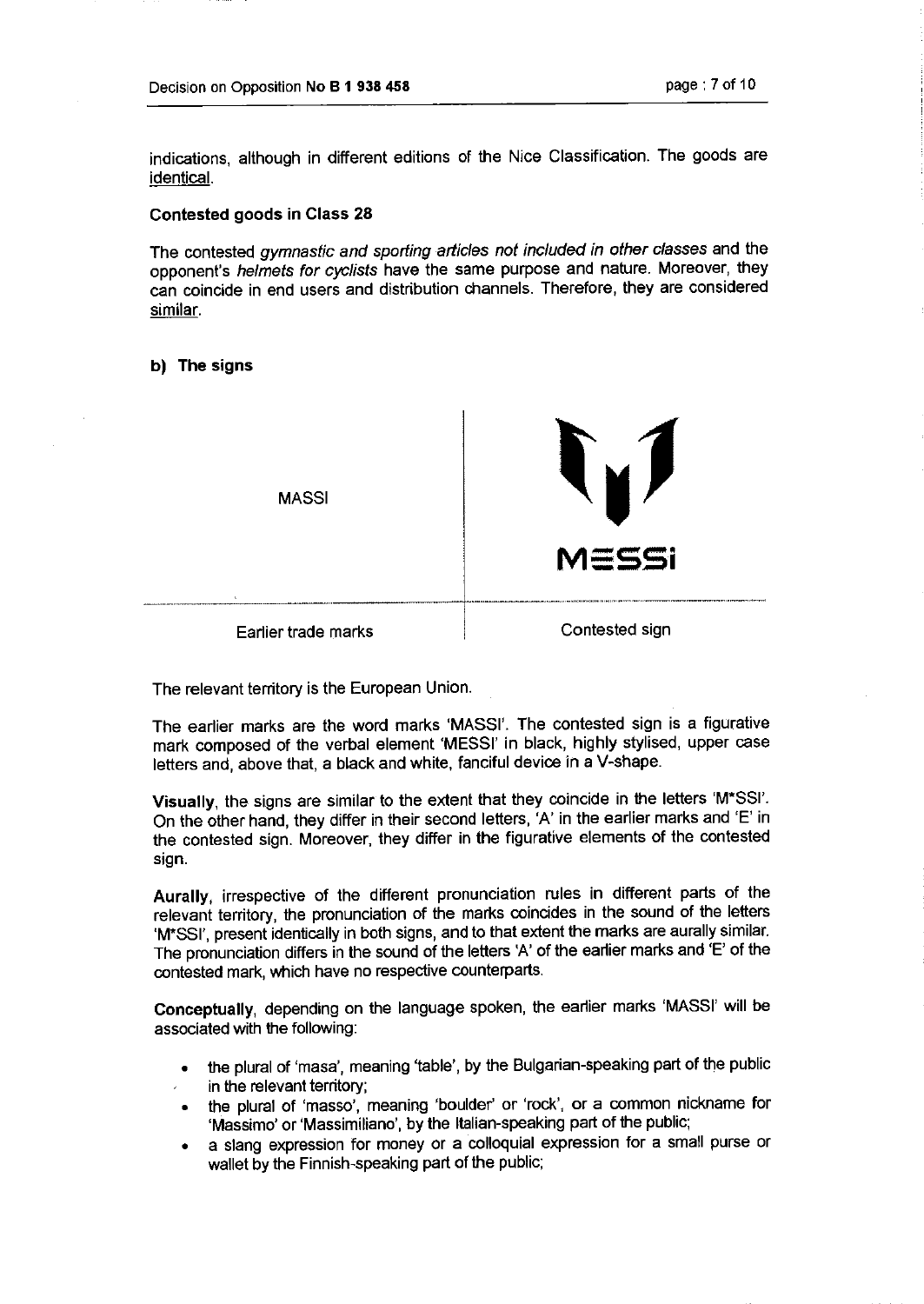\* a form of 'mass' (denoting 'quantity, mass'), by the Estonian-speaking part of the public.

The verbal element 'MESSI' of the contested mark will be perceived as:

- the third person singular form of the verb 'mesia', meaning 'to knead', by the Bulgarian-speaking part of the public;
- the plural form of the past participle of the verb 'mettere', meaning, amongst others, 'to place', 'to wear', 'to put on', by the Italian-speaking part of the public;
- the kitchen/canteen of a ship by the Finnish-speaking part of the public;
- \* 'trade fairs', as 'messi' is a form of the noun 'mess', meaning 'trade fair', by the Estonian-speaking part of the public.

Furthermore, and independent of the language spoken, a part of the public in the relevant territory will associate the verbal element 'MESSI' of the contested sign with the sumame of the famous football player 'Lionel Andres Messi' (the applicant).

For the part of the public that associates the marks with different meanings, or for which one of the marks does not have a meaning, the marks are not conceptually similar.

For the remaining part of the public, to which neither of the signs conveys a meaning, the signs have no concept in common.

Taking into account the abovementioned visual and aural coincidences, it is considered that the signs under comparison are similar.

## c) Distinctive and dominant elements of the signs

In determining the existence of likelihood of confusion, the comparison of the conflicting signs must be based on the overall impression given by the marks, bearing in mind, in particular, their distinctive and dominant components.

The marks under comparison have no elements which could be considered clearly more distinctive or dominant (visually eye-catching) than other elements.

## d) Distinctiveness of the earlier mark

The distinctiveness of the earlier mark is one of the factors to be taken into account in the global assessment of likelihood of confusion.

The opponent did not explicitly claim that its mark is particularly distinctive by virtue of intensive use or reputation.

Consequently, the assessment of the distinctiveness of the earlier mark will rest on its distinctiveness per se. In the present case, the earlier trade mark as a whole has no meaning in relation to any of the goods at hand from the perspective of the public in the relevant territory. Therefore, the distinctiveness of the earlier mark must be seen as normal.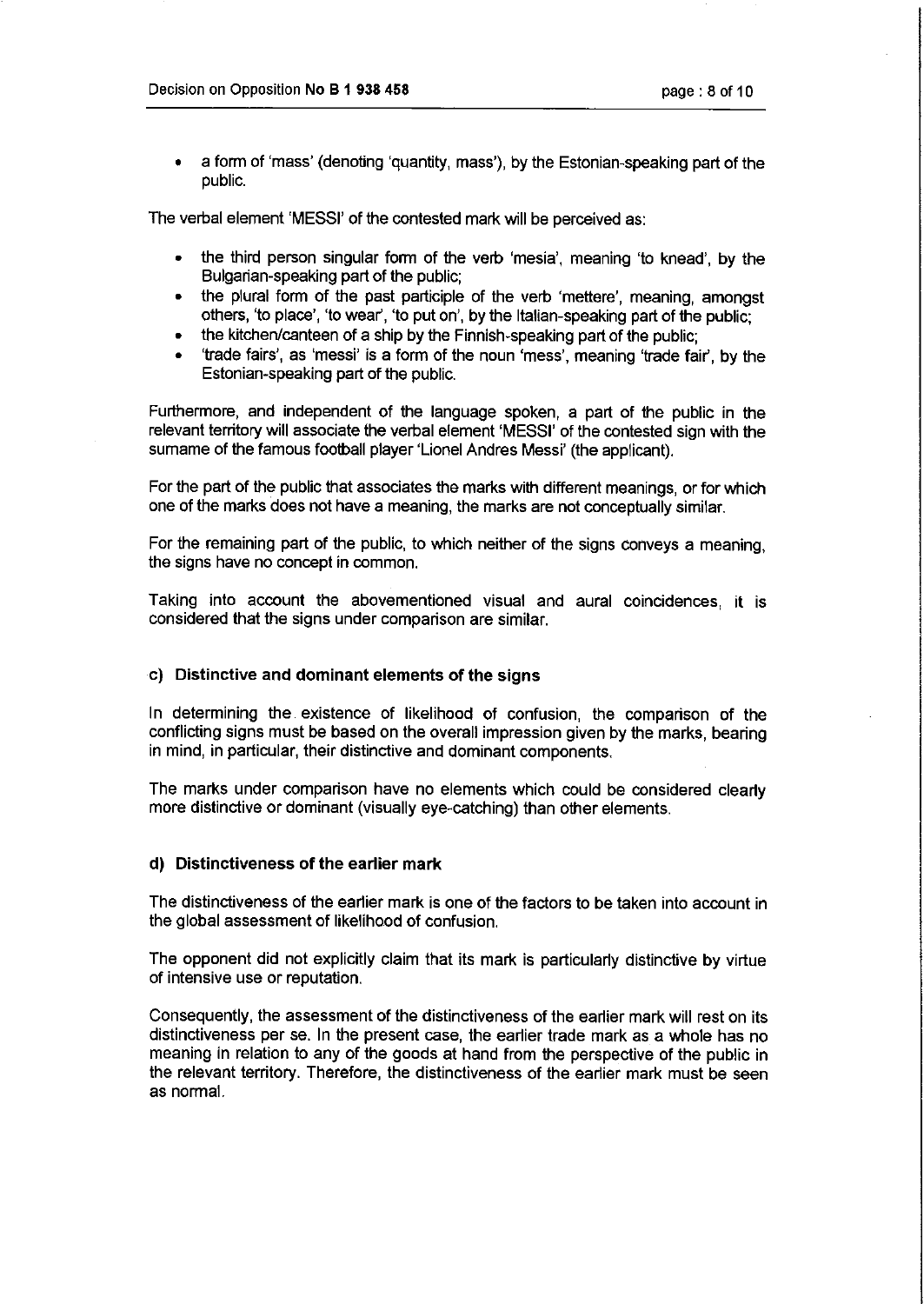### e) Relevant public – level of attention

The average consumer of the category of products concerned is deemed to be reasonably well informed and reasonably observant and circumspect. It should also be borne in mind that the average consumer's level of attention is likely to vary according to the category of goods or services in question.

In the present case, the goods found to be identical and similar are directed both at the public at large and at business customers with specific professional knowledge or expertise. The level of attention is considered to vary from average, for goods such as clothing, footwear and headgear, to above average, for goods related to the integrity of the human body, such as helmets for cydists.

### f) Global assessment, other arguments and conclusion

The goods under comparison are identical and similar. The distinctiveness of the earlier mark is considered to be normal and the level of attention is expected to vary from average to above average.

The signs are visually and aurally similar insofar as they coincide in four out of their five letters, 'M"SSI'. The only differences between the marks lie in their second letters, 'A' and 'E', respectively, and in the figurative elements of the contested sign.

Where a trade mark is composed of verbal and figurative elements, the former usually has a stronger impact than the latter, because the average consumer will more readily refer to the marks in question by quoting their name than by describing the figurative elements of the trade marks.

Therefore, the abovementioned differences are not sufficient to outweigh the similarities between the marks, as account should also be taken of the fact that consumers can rarely compare both marks at the time of purchase but must rely on their imperfect recollection of them, and that consumers tend to remember similarities rather than dissimilarities.

Therefore, taking into account all the relevant factors in the present case, including the principle that a lesser degree of similarity between the signs may be offset by a greater degree of similarity between the goods and services, which applies in the present case, even if consumers display an increased level of attention in relation to some of the goods, they might believe that the conflicting goods come from the same or economically linked undertakings.

Considering all the above, the Opposition Division finds that there is a likelihood of confusion on the part of the public.

Therefore, the opposition is well founded on the basis of the opponent's Community trade mark registrations. It follows that the contested trade mark must be rejected for all the contested goods.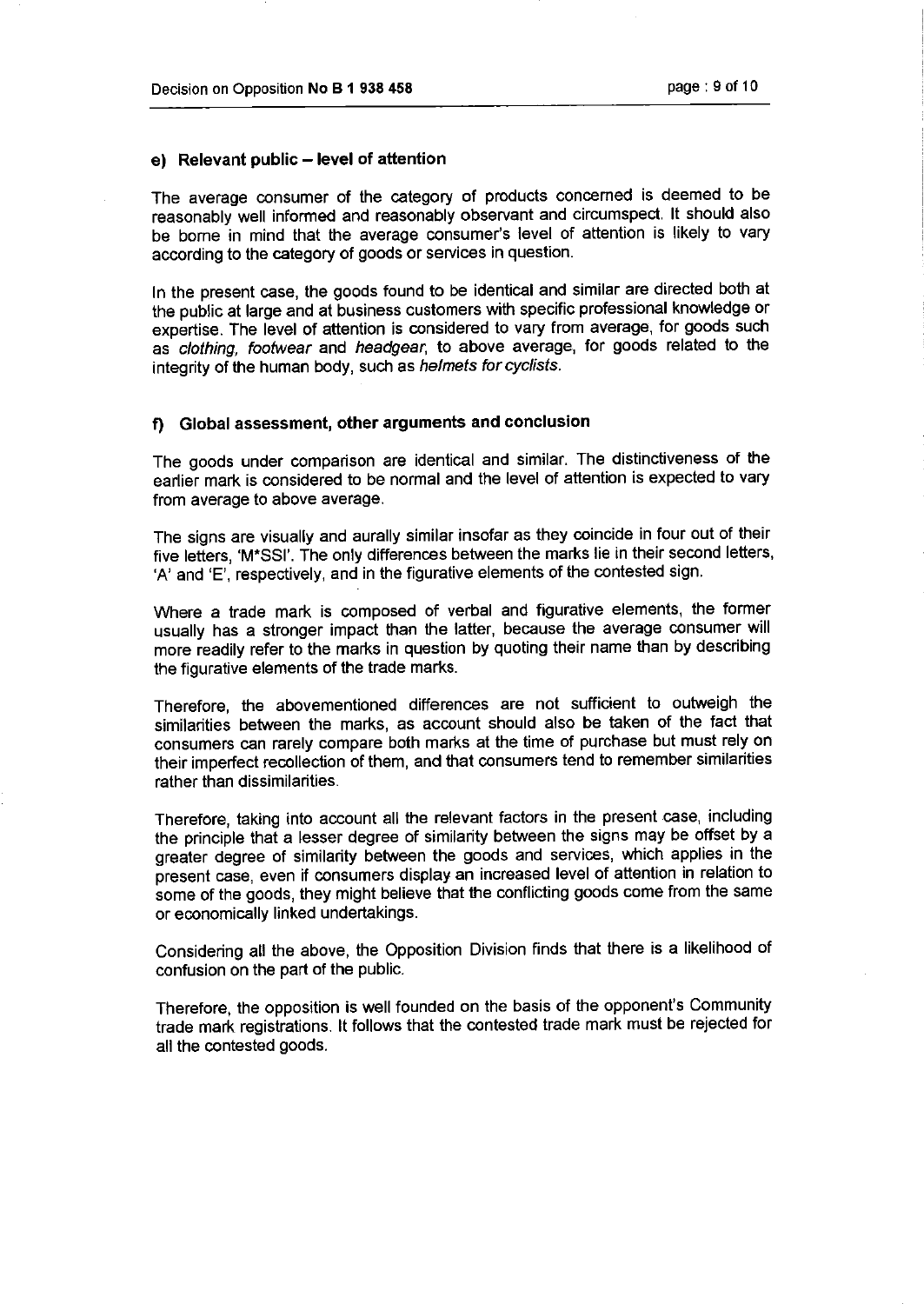## **COSTS**

According to Article 85(1) CTMR, the losing party in opposition proceedings must bear the fees and costs incurred by the other party.

Since the applicant is the losing party, it must bear the opposition fee as well as the costs incurred by the opponent in the course of these proceedings.

According to Rule 94(3), (6) and (7)(d)(i) CTMIR, the costs to be paid to the opponent are the opposition fee and the costs of representation which are to be fixed on the basis of the maximum rate set therein.



## The Opposition Division

Ana DA FONSECA Natascha GALPERIN Natascha SEMJEVSKI

According to Article 59 CTMR, any party adversely affected by this decision has a right to appeal against this decision. According to Article 60 CTMR, notice of appeal must be filed in writing at the Office within two months of the date of notification of this decision. Furthermore, a written statement of the grounds of appeal must be filed within four months of the same date. The notice of appeal will be deemed to be filed only when the appeal fee of EUR 800 has been paid.

The amount determined in the fixation of the costs may only be reviewed by a decision of the Opposition Division on request. According to Rule 94(4) CTMIR, such a request must be filed within one month from the date of notification of this fixation of costs and shall be deemed to be filed only when the review fee of EUR 100 (Article 2(30) CTMFR) has been paid.